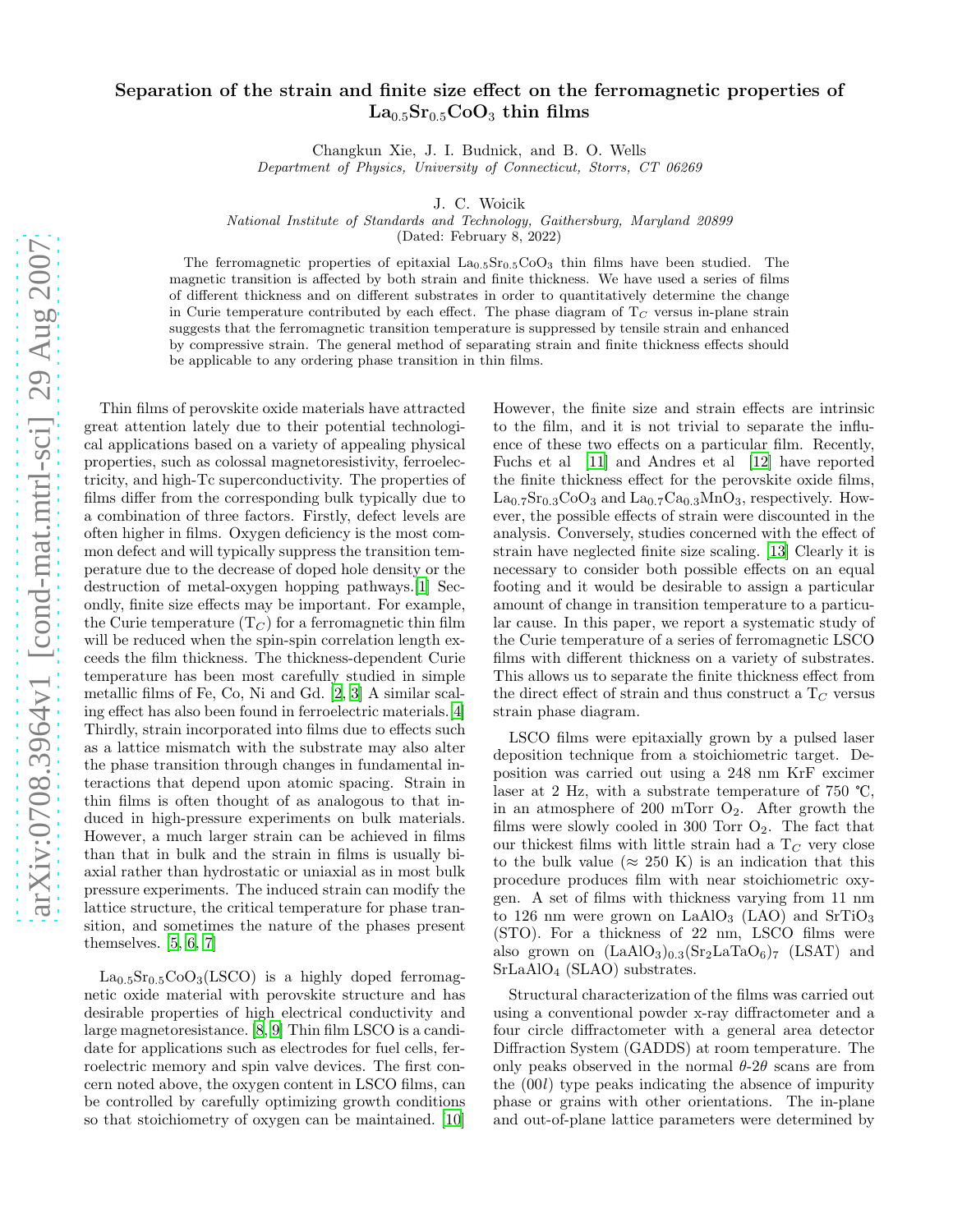

FIG. 1: Film thickness dependence of the measured in-plane (circles) and out-of-plane (squares) lattice parameters of epitaxial LSCO films grown on (a) (001) LAO and (b) (001) STO substrates. The bulk parameters of the LSCO target are indicated by the horizontal dashed line.The size of the error bars is smaller than that of the symbols.

normal and off-axis diffraction. The field-cooled DC magnetic properties were measured using a superconducting quantum interference device (SQUID) magnetometer in a range of 5 K to 320 K at a magnetic field of 100 G with the applied field direction parallel to the sample surface. Since the transitions were slightly rounded, we determined  $T_C$  by extrapolating the linear portion of the magnetization curve just below the transition.  $T_C$  is defined as the point where this line intercepts the paramagnetic background.

The in-plane and out-of-plane lattice parameters for films of LSCO with various thickness on LAO and STO substrates are shown in Fig. 1. These lattice constants determine the strain state of the films. Bulk LSCO is a distorted perovskite with a cubic lattice parameter of 0.3834 nm, shown as a dashed line in the figure. On both substrates, the thinnest films appear to be coherent in plane with the substrates. The thinnest film on STO is under a large tensile strain and undergoes a monotonic relaxation as the film thickness increases. The films on LAO show somewhat different behavior. The thinner films are under compressive strain, but thicker films show a small tensile strain similar to the thicker films on STO. This appears to indicate that the misfit strain at higher temperature is completely relaxed in these thicker films and the remaining strain results from the difference in the thermal expansion coefficients between the films and the substrates.[\[14,](#page-3-13) [15\]](#page-3-14)



FIG. 2: Film thickness dependence of  $T_C$  for epitaxial LSCO thin films grown on LAO and STO. The dashed line is our calculation for  $T_C$  based on finite size scaling alone as described in the text.

Fig. 2 shows the Curie transition temperature vs film thickness for LSCO on LAO and STO, respectively. On both substrates,  $T_C$  is substantially reduced for the thinnest films, gradually increases with increasing thickness, and eventually reaches a value near that of the bulk. However, the thin films on LAO show a significantly higher Curie temperature than those on STO, most markedly in the thinner regions. As seen from Fig. 1, below 30 nm, the films on STO are under tensile strain while those on LAO are compressed. Since the finite size effect ought to be independent of choice of substrate, it appears that the phase transition temperature is sensitive to the strain induced by the substrates as well as finite size.

It is well known that the finite size effect will suppress the Curie temperature when the film thickness is below a certain critical value. According to critical behavior scaling theory for a magnetic phase transition, [\[3\]](#page-3-2)

$$
[T_c(\infty) - T_c(d)]/T_c(\infty) = (c/d)^{\lambda}
$$
 (1)

where  $T_c(\infty)$  is the ferromagnetic Curie temperature in the bulk limit, d is the film thickness,  $\lambda$  is the critical shift exponent whose value reflects the universality class of the phase transition, and c is a constant related to the spin-spin correlation length. To produce a sample that is only affected by the finite size effect one would need a substrate with the same lattice constants and same thermal expansion as the LSCO films, which is not possible. We have followed a converse strategy. Thin films with the same thickness are grown on a variety of substrates with different lattice constants, so that each film will have the same finite size scaling effect but different strain. We have chosen to focus on films of thickness 22 nm on four different substrates. These are LAO(0.3790 nm),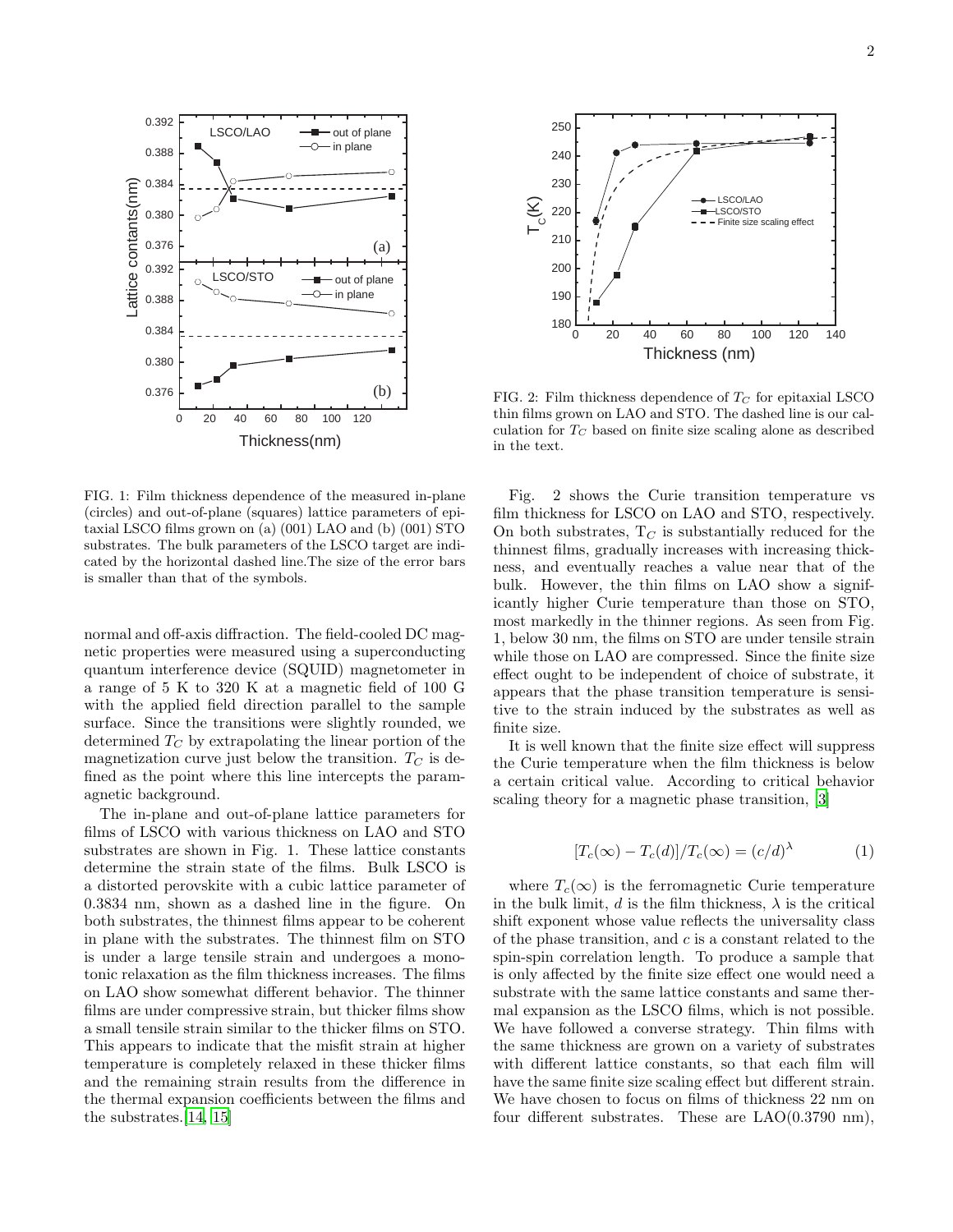



FIG. 3: Phase diagram of Ferromagnetic transition temperature as a function of in-plane strain for films of thickness 22nm. The interpolation to zero strain indicates a  $T_C$  of about 229 K, indicated as the horizontal dashed line.

SLAO(0.3756 nm), LSAT(0.3868 nm) and STO(0.3905 nm). Films on LAO and SLAO are compressed while those on LSAT and STO are under tension. The phase diagram of the ferromagnetic transition temperature  $T_C$ with in-plane strain for these thin films is shown in Fig. 3. The Curie temperature appears to be linearly dependent on the in-plane strain. The interpolation of this plot to the point with zero strain provides an estimate of the reduction of the Curie temperature by finite size scaling alone for a thickness of 22 nm.

We find that the Curie temperature for a film without strain at a thickness of 22 nm would be about 229 K. This allows us to construct a quantitative prediction of  $T_C$ versus thickness due to finite size scaling. According to the theory,[\[3\]](#page-3-2) the critical shift component is expected to be  $\lambda=1$  for the mean field approximation, which is a reasonable description for an itinerant or double-exchange based ferromagnet. [\[16](#page-3-15)] Similarly, de Andres [\[12](#page-3-11)] has reported that for manganite films the reduction of  $T_C$  is well fit with  $\lambda=1$ . Thus taking  $\lambda=1$  and  $T_C(\infty) \approx 250$ K, [\[17](#page-3-16)] the bulk limit of LSCO, leaves a single fitting parameter,  $c$ , for the finite size effect equation(1). We fit c in the equation to make  $T_C$  at 22 nm thickness equal to 229 K. This gives a value for  $c$  of 1.848 nm, which corresponds to a spin-spin correlation length of about 9 lattice constants according to a model by Zhang et al., similar to Gd films.<sup>[\[3\]](#page-3-2)</sup> The resulting curve is shown as a dashed line in in Fig. 2. Deviation of the actual Curie Temperature from this line for a specific film should be primarily due to the effects of strain on fundamental material parameters.

An examination of Fig. 2 and Fig. 3, along with the discussion above, suggests that in-plane tension sup-

FIG. 4: Exchange interaction  $J(\sim A^{-2/3})$  vs. in-plane strain. The inset shows the reduced magnetization  $M(T)/M(0)$  as a function of  $T^{3/2}$  with an applied magnetic field 100 G for the same films as in Fig. 3. We fit the data according to Bloch's law to derive the spin wave parameter A and thus J.

presses the Curie Temperature while in-plane compression enhances it. If this is true, then we expect to see directly a change in the exchange coupling energy,  $J$ , that matches the changes in  $T_C$  seen in Fig. 3. The exchange energy can be derived from Bloch's law. [\[18,](#page-3-17) [19\]](#page-3-18) The variation of the spontaneous magnetization  $M(T)$  with the temperature  $T$  at low temperature limit is determined by  $M(T) = M_0(1 - AT^{3/2})$  where  $M_0$  is the spontaneous magnetization at  $0 K$  and  $A$  is a constant, called spin wave parameter. In this model, the exchange interaction J is proportional to  $A^{-2/3}$ . The reduced magnetization  $M(T)/M(0)$  vs  $T^{3/2}$  in the low temperature region is shown in the inset of Fig. 4. The data are fit to Bloch's law, and the spin wave parameter  $A$  is derived. The exchange interaction, as indicated by  $A^{-2/3}$ , is plotted in Fig.4. There is a strong dependence on in-plane strain, very similar to the linear behavior of the Curie Temperature shown in Fig. 3. According to mean field theory,  $T_C$ is proportional to J in a bulk magnet. [\[20\]](#page-3-19) Thus this supports the idea that the primary factor causing the change in  $T_C$  for the films of thickness 22 nm is a change in J caused by strain. It is precisely these changes in J that can reveal insights into the origin of magnetism in this compound. A leading theory for the magnetism in LSCO is the double exchange mechanism.[\[21\]](#page-3-20) This model relies upon Co-O-Co electron hopping so that a strong dependence on bond length is expected. However a proper evaluation of the theory requires an in depth analysis of the local atomic distortions resulting from strain.[\[22](#page-3-21)] In a future report on our EXAFS results,[\[23\]](#page-3-22) we will examine whether the double exchange mechanism quantitatively predicts the strain dependence we have measured.